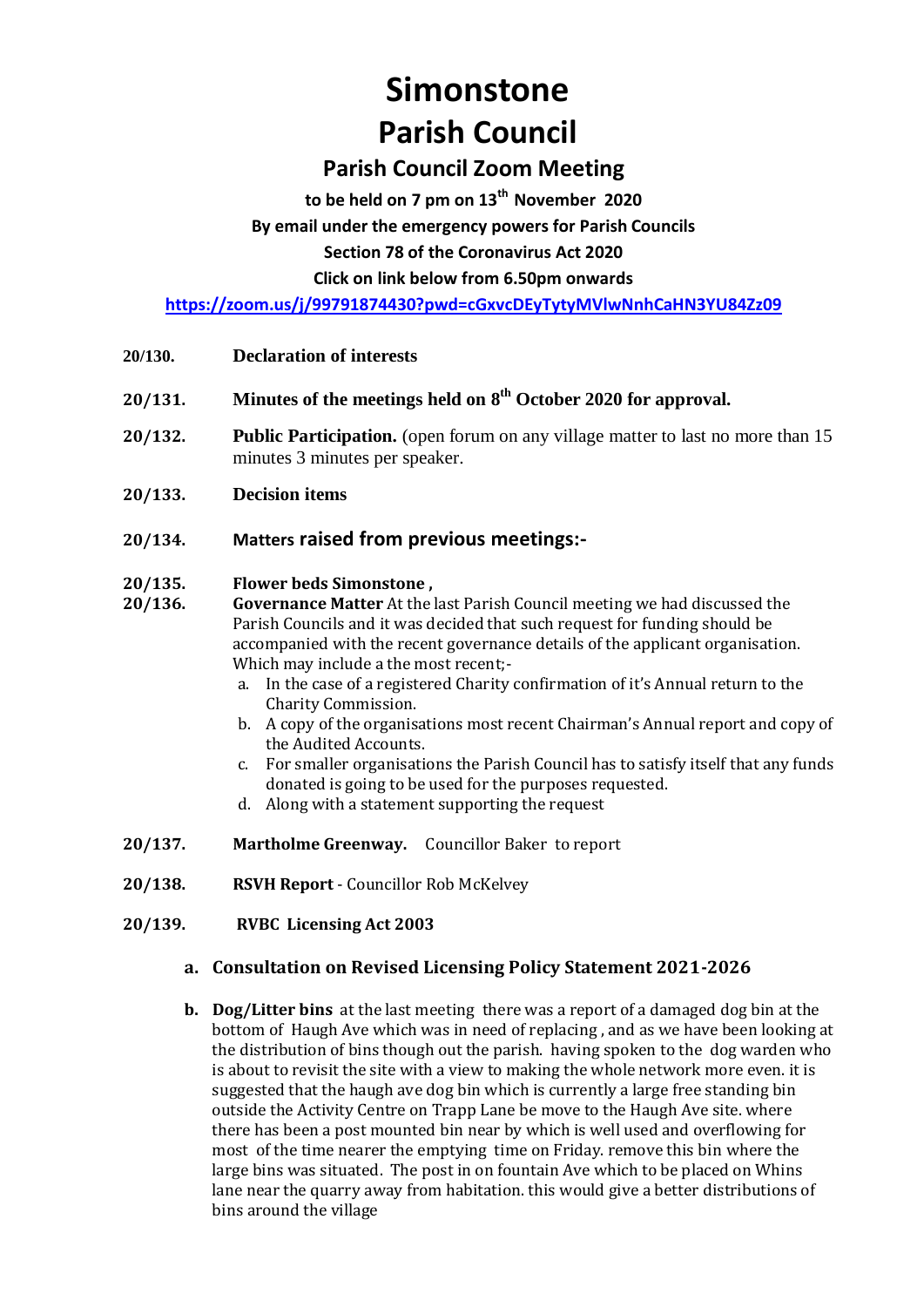#### **c. litter bin**

If an additional bin is required there could be additional costs involved e.g either at Carlton Avenue or Woodside Road.

#### **20/140. Christmas Arrangements –**

- **a. Christmas tree –** arrangement for purchase and installing Christmas tree 28th November,/ 5th December 9.30 am.
- **b. Christmas Tree –**Light Switch on 30th November/7th December. Time TBA.
- **c. Christmas Party arrangements.** It was suggested that a joint party be held with Read Parish Council due to both Councils having had a reduction in acceptances. Alternatives to be considered.

#### **20/141. Read and Simonstone Tennis Club** –

#### **20/142. Finance**

- a. Revised estimate for the year 20/21 to be considered.
- b. Budget for the year 21-22 will be considered at the next Parish Council meeting would members please notify the Clerk if there area any items that they would like to be considered for inclusion nest year's budget.
- c. Account s for payment

| i. Martholm Greenway  | Development Grant | £500.00 |
|-----------------------|-------------------|---------|
| ii. RSVH              | Development Grant | £500.00 |
| iii. Zurich Municipal | Insurance         | £239.19 |

**20/143.** Next Parish Council meeting is on the 13<sup>th</sup> November 2020.

I R Hirst Parish Clerk....................